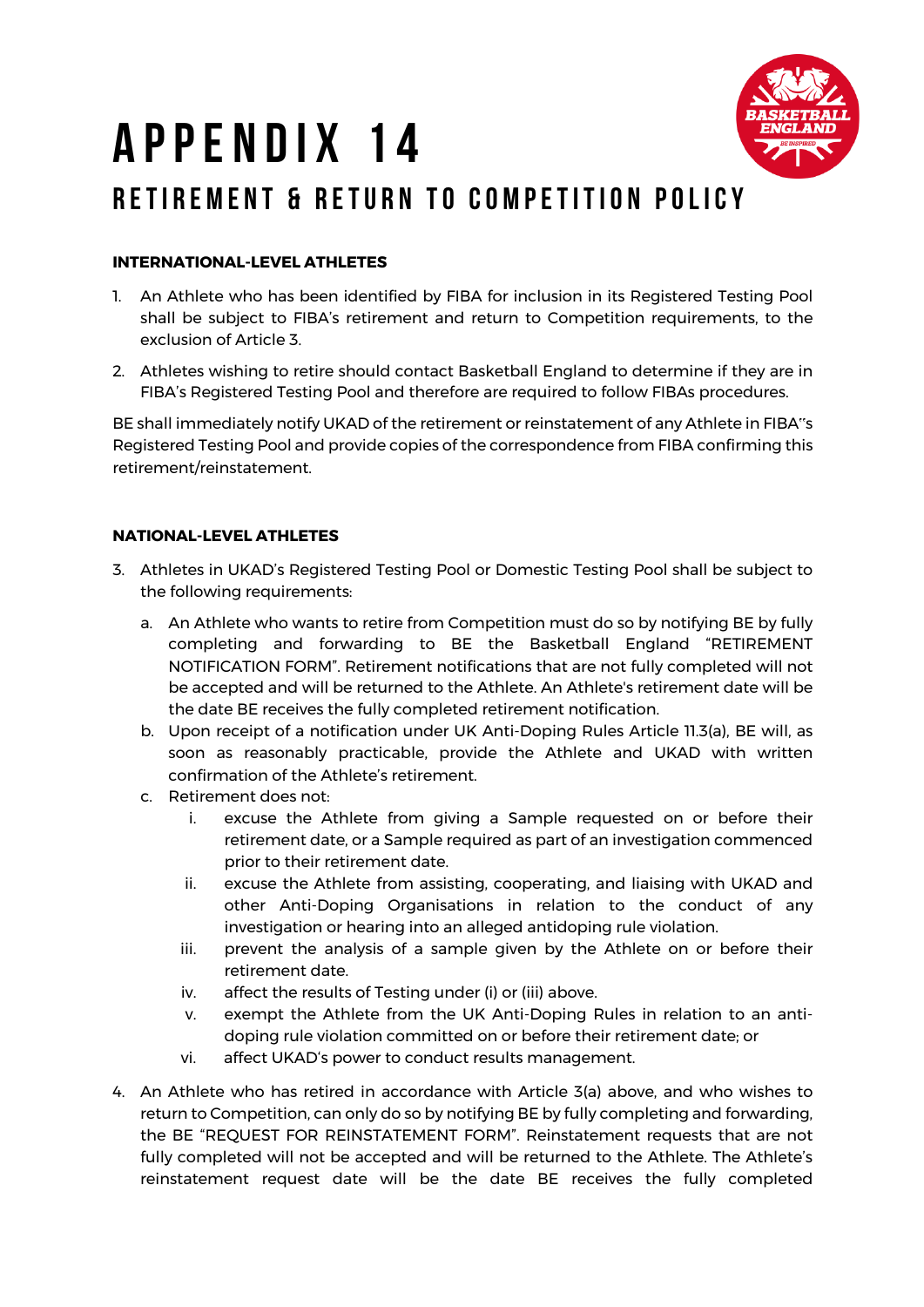reinstatement request. Reinstatement will be at the discretion of BE in consultation with UKAD.

- 5. Upon receipt of notification under Article 4, BE will, as soon as reasonably practicable:
	- a. provide the Athlete with written confirmation of the outcome of the Athlete's reinstatement request; and
	- b. if the reinstatement request is approved, provide UKAD with written confirmation of the Athlete's reinstatement.
- 6. If reinstatement is granted then the UK Anti-Doping Rules will apply to the Athlete from the date of their reinstatement request. An Athlete who is reinstated under Article 11.4 may not compete in Competitions and Events conducted by or under the auspices of BE or FIBA for a period of 6 months from the date of the reinstatement request (UK Anti-Doping Rules Article 1.4.3{a}).
- 7. An Athlete must be available for unannounced Out-of-Competition Testing in accordance with the UK Anti-Doping Rules from the date of their reinstatement request. Being available for Out-of-Competition Testing means that an Athlete has provided current and accurate and up-to-date whereabouts information as required under the reinstatement request and Article 3 and has complied with any request by any Anti-Doping Organisation to provide a sample.
- 8. A decision regarding reinstatement of an Athlete may be appealed to Sports Resolutions by BE, the Athlete or UKAD.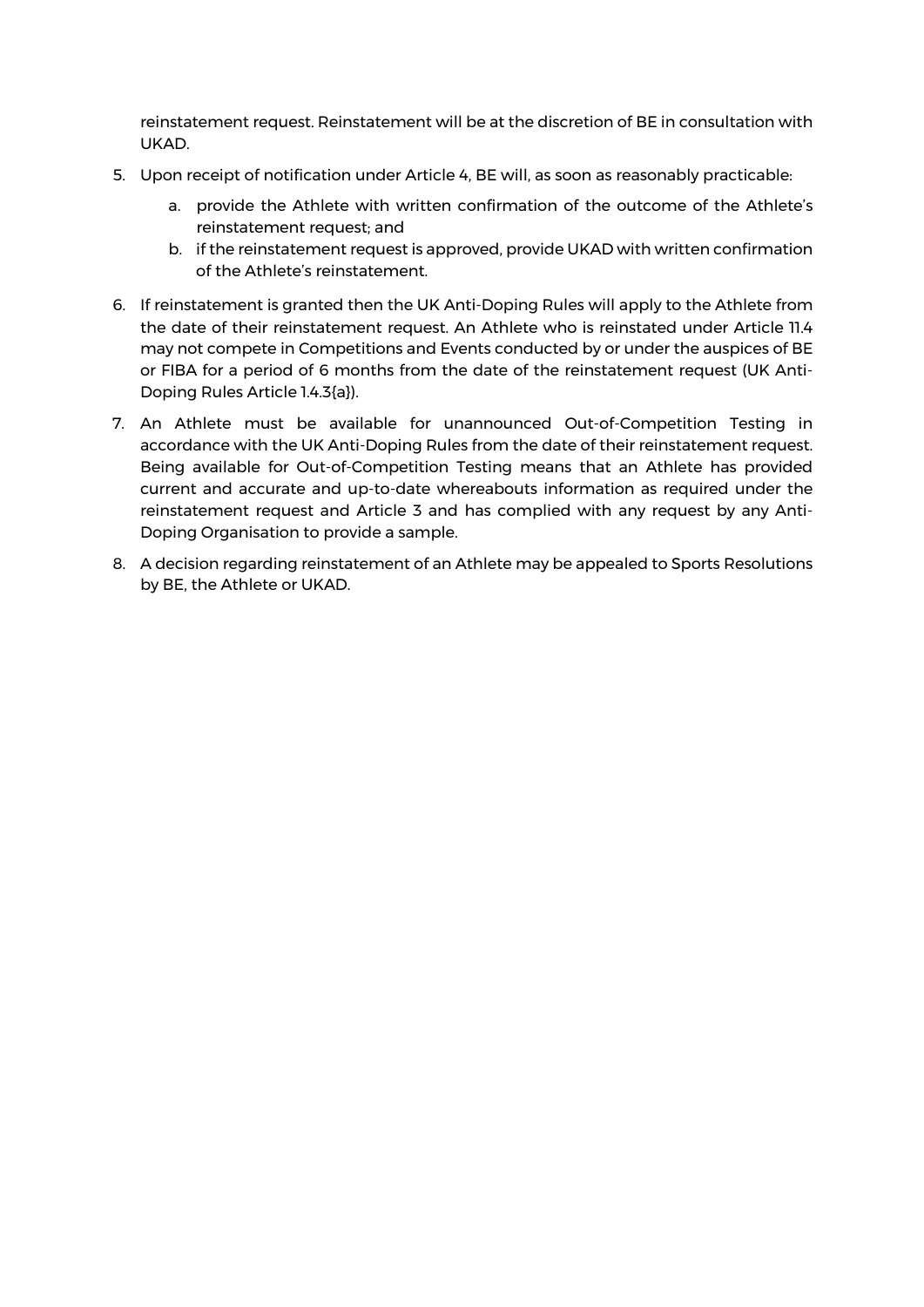## **PLAYER RETIREMENT NOTIFICATION FORM**

Please complete all sections and email to competitions@basketballengland.co.uk

## **1. ATHLETE INFORMATION**

| Last name         |  |
|-------------------|--|
| First name/s      |  |
| BE Licence number |  |
| Date of Birth     |  |
| Nationality       |  |
| Gender            |  |
| Address           |  |
| Post Code         |  |
| Mobile            |  |
| Email:            |  |

I hereby certify that I have decided to permanently retire as Basketball England/ UKAD National-Level Athlete in national competitions and I request that my name should be removed from the UKAD Registered Testing Pool.

I hereby acknowledge that I am aware of the UK Anti-Doping Rules 2021. article 1.4 below:

1.4 Retirement

- 1.4.1 Each Athlete will continue to be bound by and required to comply with these Rules unless and until they are deemed under the NGB's rules to have retired from the sport so that they are no longer subject to the NGB's authority.
- 1.4.2 Where an Athlete is in the National Registered Testing Pool or Domestic Testing Pool at the time of such retirement, they must also send written notice to UKAD of such retirement in order for it to be effective.
- 1.4.3 Subject to Article 1.4.4, an Athlete in the National Registered Testing Pool or the Domestic Testing Pool who has given notice of retirement in accordance with Article 1.4.1 may not resume competing in an International Event or National Event in any sport covered by the Code unless:
	- (a) they have given the NGB, UKAD and their International Federation (if applicable) written notice of no less than six (6) months of their intent to return to competition; and
	- (b) during that notice period they have submitted to the application of these Rules and to the jurisdiction of the NGB, UKAD, the NADP and CAS (as applicable) under the Rules, including by making themselves available for Testing, and (if requested by UKAD) by complying with Article 4.8 of the International Standard for Testing and Investigations, or (for Athletes not in the National Registered Testing Pool) by providing other whereabouts information as stipulated by UKAD.
- 1.4.4 Exemptions:
	- (a) WADA, in consultation with UKAD and the relevant International Federation, may exempt an Athlete in the National Registered Testing Pool from the six-month written notice rule under Article 1.4.3(a) where the strict application of that rule would be manifestly unfair to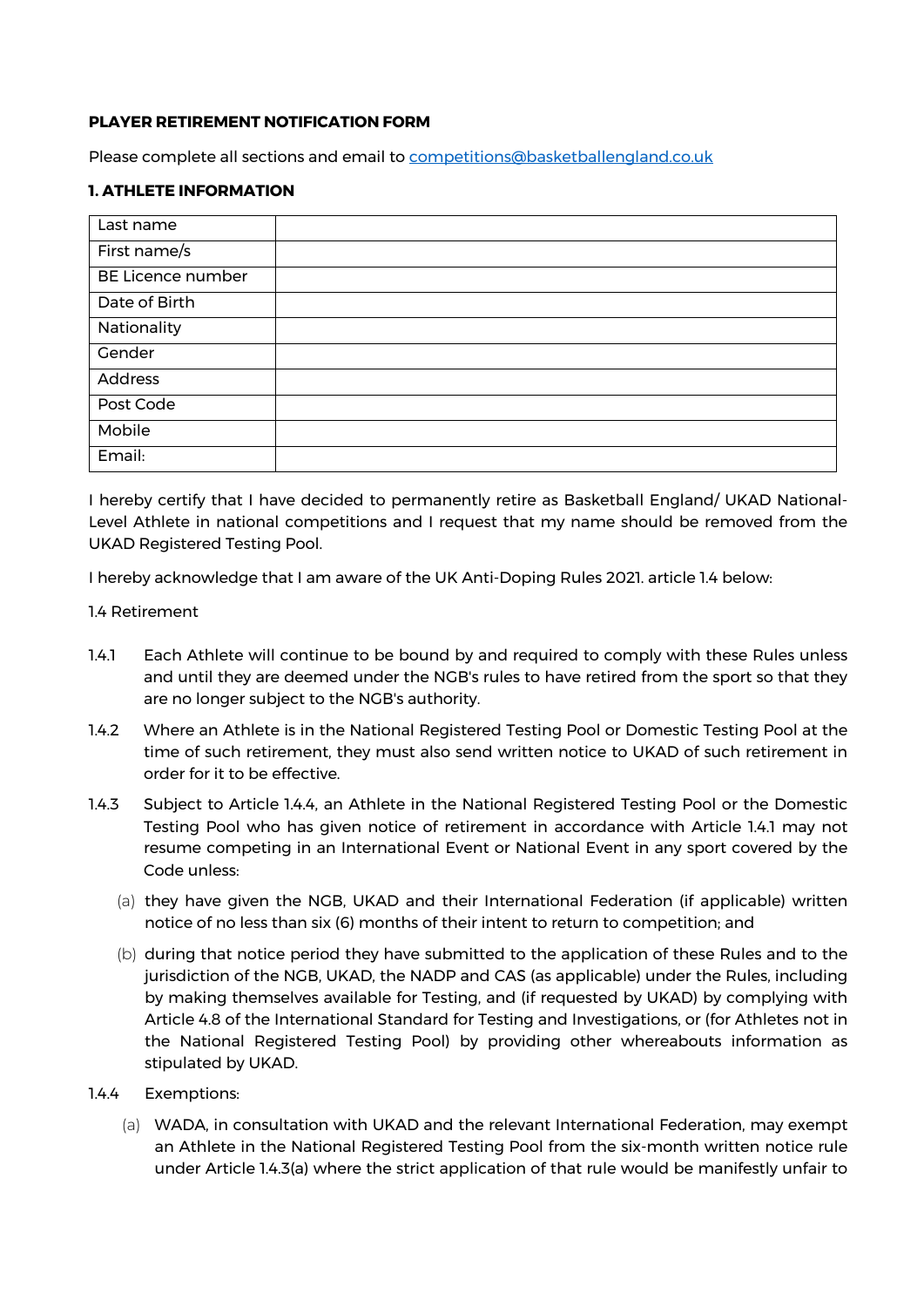that Athlete. WADA's decision to grant or not grant such exemption may be appealed under Article 13.

- (b) An Athlete in the Domestic Testing Pool may apply to UKAD for an exemption from Article 1.4.3(a) where the strict application of that rule would be manifestly unfair to that Athlete. UKAD's decision not to grant such exemption may be appealed under Article 13.
- 1.4.5 If an Athlete retires while subject to a period of Ineligibility, that Athlete must give written notice of such retirement to UKAD and may not resume competing in an International Event or National Event in any sport covered by the Code unless:
	- (a) they have given the NGB, UKAD and their International Federation (if applicable) written notice of no less than six (6) months (or notice equivalent to the period of Ineligibility remaining as of the date the Athlete retired, if that period was longer than six months) of their intent to return to competition; and
	- (b) during that notice period they have submitted to the application of these Rules and to the jurisdiction of the NGB, UKAD, the NADP and CAS (as applicable) under the Rules, including by making themselves available for Testing, and (if requested) complying with whereabouts requirements stipulated by UKAD.
- 1.4.6 Any competitive results obtained in violation of Article 1.4.3 shall be Disqualified unless the Athlete can establish that they could not have reasonably known that the Event in question was an International Event or a National Event.
- 1.4.7 Each Athlete Support Person and other Person described in Article 1.2.1 who is not an Athlete shall continue to be bound by and required to comply with these Rules unless and until they no longer carry out the activity or are bound by the arrangement that brought them within Article 1.2.1 in the first place.
- 1.4.8 The NGB, UKAD, the NADP and CAS (as applicable) shall continue to have jurisdiction under these Rules over a Person described in Article 1.2.1 after that Person has retired, in respect of matters taking place prior to their retirement.
	- (a) If such a Person retires while subject to a Results Management process, UKAD or the other Anti-Doping Organisation conducting that Results Management process retains jurisdiction to complete that process.
	- (b) If such a Person retires before any Results Management process has begun, UKAD and any other Anti-Doping Organisation that had Results Management authority over them before their retirement retains Results Management authority over them in respect of matters taking place prior to their retirement.

| Signature (athlete): |  |
|----------------------|--|
| Date / Place:        |  |

#### **2. BASKETBALL ENGLAND CONFIRMATION OF PLAYER RETIREMENT**

I confirm that the information given above by the player is true

| Signature | Name     |  |
|-----------|----------|--|
| Date      | Position |  |
| Place     | Email:   |  |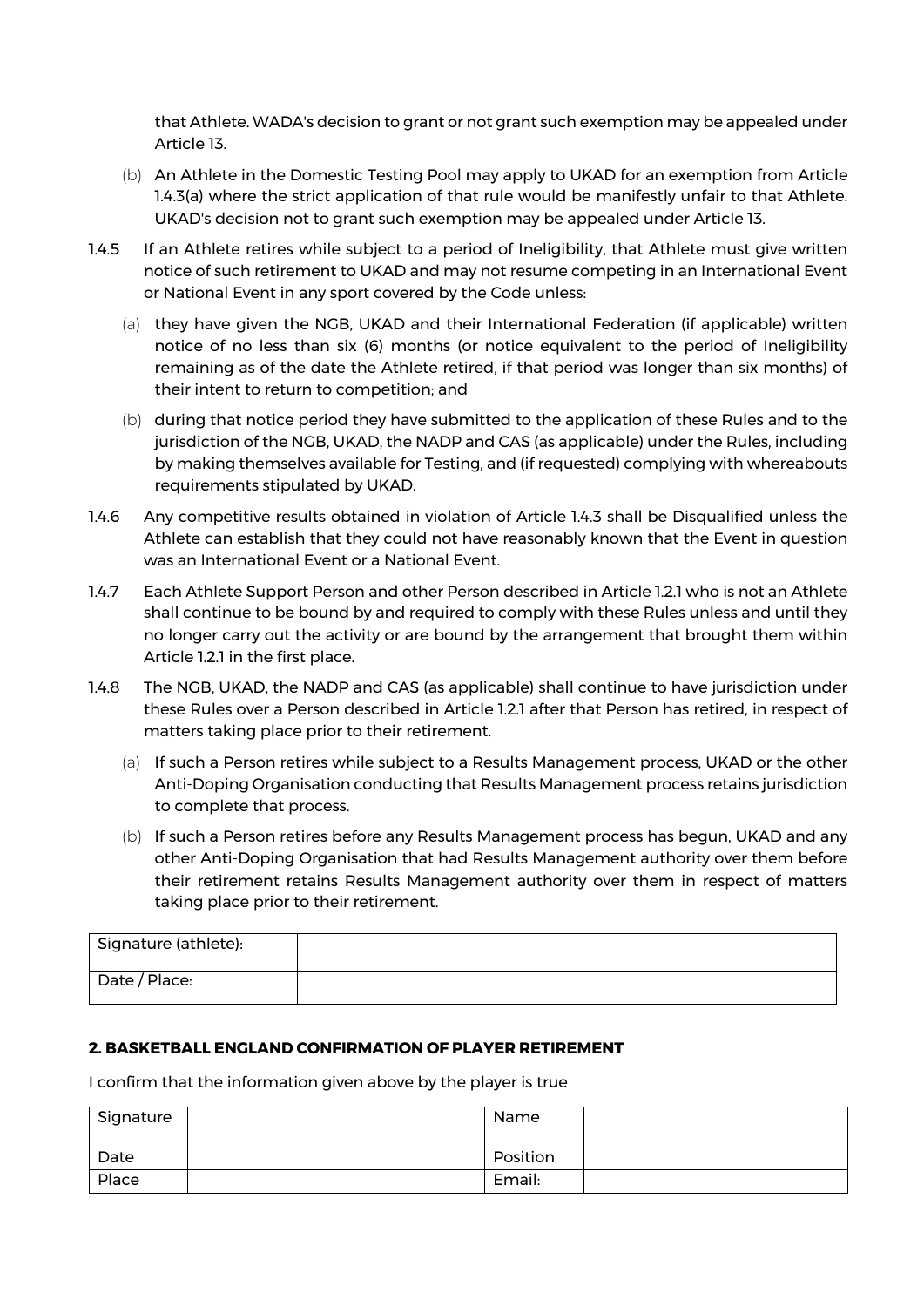## **PLAYER RETURN TO COMPETITION REQUEST**

Please complete all sections and email to competitions@basketballengland.co.uk

## **1. ATHLETE INFORMATION**

| Last name         |  |
|-------------------|--|
| First name/s      |  |
| BE Licence number |  |
| Date of Birth     |  |
| Nationality       |  |
| Gender            |  |
| Address           |  |
| Post Code         |  |
| Mobile            |  |
| Email:            |  |

I hereby certify that I have decided to return to competitions, and I request that my name should be included in the BE/ UKAD Registered Testing Pool and I am available for Doping Control Testing.

For International Level Athletes: I will file my whereabouts as soon as access to the ADAMS system is granted by FIBA/UKAD.

I hereby acknowledge that I am aware of the UK Anti-Doping Rules 2021. article 1.4 below:

1.4 Retirement

- 1..4.1 Each Athlete will continue to be bound by and required to comply with these Rules unless and until they are deemed under the NGB's rules to have retired from the sport so that they are no longer subject to the NGB's authority.
- 1.4.2 Where an Athlete is in the National Registered Testing Pool or Domestic Testing Pool at the time of such retirement, they must also send written notice to UKAD of such retirement in order for it to be effective.
- 1.4.3 Subject to Article 1.4.4, an Athlete in the National Registered Testing Pool or the Domestic Testing Pool who has given notice of retirement in accordance with Article 1.4.1 may not resume competing in an International Event or National Event in any sport covered by the Code unless:
	- (c) they have given the NGB, UKAD and their International Federation (if applicable) written notice of no less than six (6) months of their intent to return to competition; and
	- (d) during that notice period they have submitted to the application of these Rules and to the jurisdiction of the NGB, UKAD, the NADP and CAS (as applicable) under the Rules, including by making themselves available for Testing, and (if requested by UKAD) by complying with Article 4.8 of the International Standard for Testing and Investigations, or (for Athletes not in the National Registered Testing Pool) by providing other whereabouts information as stipulated by UKAD.
- 1.4.4 Exemptions:
	- (c) WADA, in consultation with UKAD and the relevant International Federation, may exempt an Athlete in the National Registered Testing Pool from the six-month written notice rule